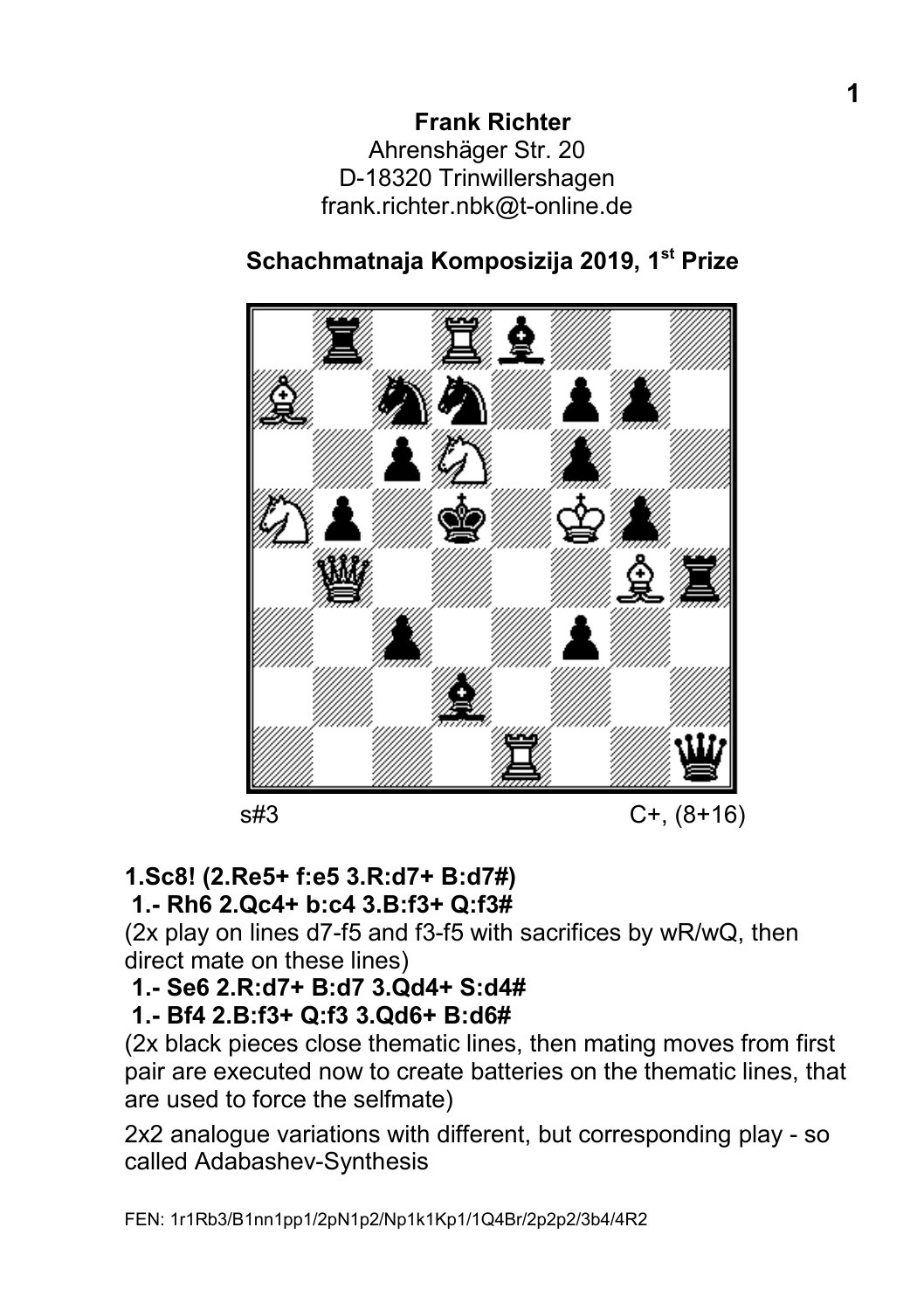# FIDE-Cup 2021, 5<sup>th</sup> hon. Mention



s#14 (10+12)

1.B:g7+? B:g7+ 2.K:h5!, 1.d4??

1.Bg6! (2.B:h5 ~ 3.B:g7+ B:g7#) Be8! (3.B:h5? B:h5! 4.d4??) 2.Be4! (3.B:g7+ B:g7#) Ba4! 3.B:f3 (4.B:h5 etc.) Bd1! 4.Be4 Ba4 5.Bg6 Be8 6.Bd3 Ba4 7.Be2! (7.B:c4??) Bd1 8.B:c4 Ba4 9.Be2 Bd1 10.d4! (11.B:h5 B:h5 12.Qf2+ Bf3 13.B:g7+ B:g7#) R:e3 11.B:h5! B:h5 12.Qf2+ Rf3 13.Q:f3+ B:f3 14.B:g7+ B:g7# (8.- Bb3 9.Be2 Ra4 10.d4 R:d4 11.e:d4 Bd1 12.B:h5 etc., after X.- Ba4-c2 always shorter with Qf4+ Bf5 and B:h5)

"Dance of the Bishops around h5" in a logical moremover with specific and original pendulum manoeuvres to enable the final plan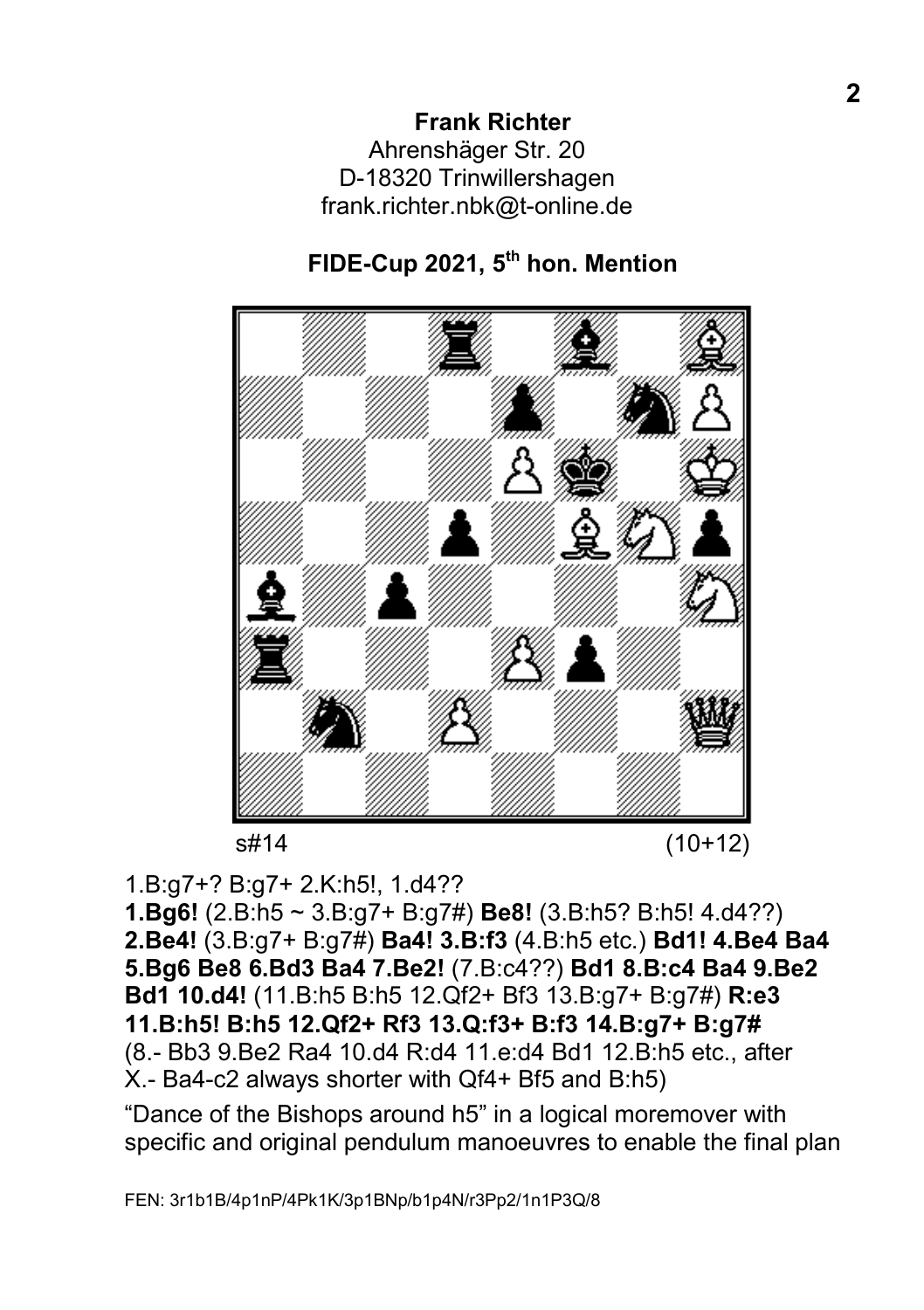

## 18262 Die Schwalbe 304, 2020 (no award yet)

1.Bf3! (2.Rd5+ e:d5 3.g6+ Bf5#)

1.- Rc~ (2.Rd5#??) 2.Rd3+ Rc7,d6 3.Re3+ Be4#

1.- R:c3! (2.Rd5#??, 2.Rd3+?) 2.Rc6+! Kd4 3.Rh4+ Be4#

1.- R:g7! (2.Rd5#??, 2.Rd3+?) 2.Rd7+! Kf5 3.Qd3+ B:d3#

(Setplay 1. – R:b7 2.R:e6+ Kd5 3.g6+ Bf5#)

Black creates a white battery to defend, what is exactly used by White (inversion of motive), two further variations with corrected play by the black rook, again this is used by White (advanced inversion of motives)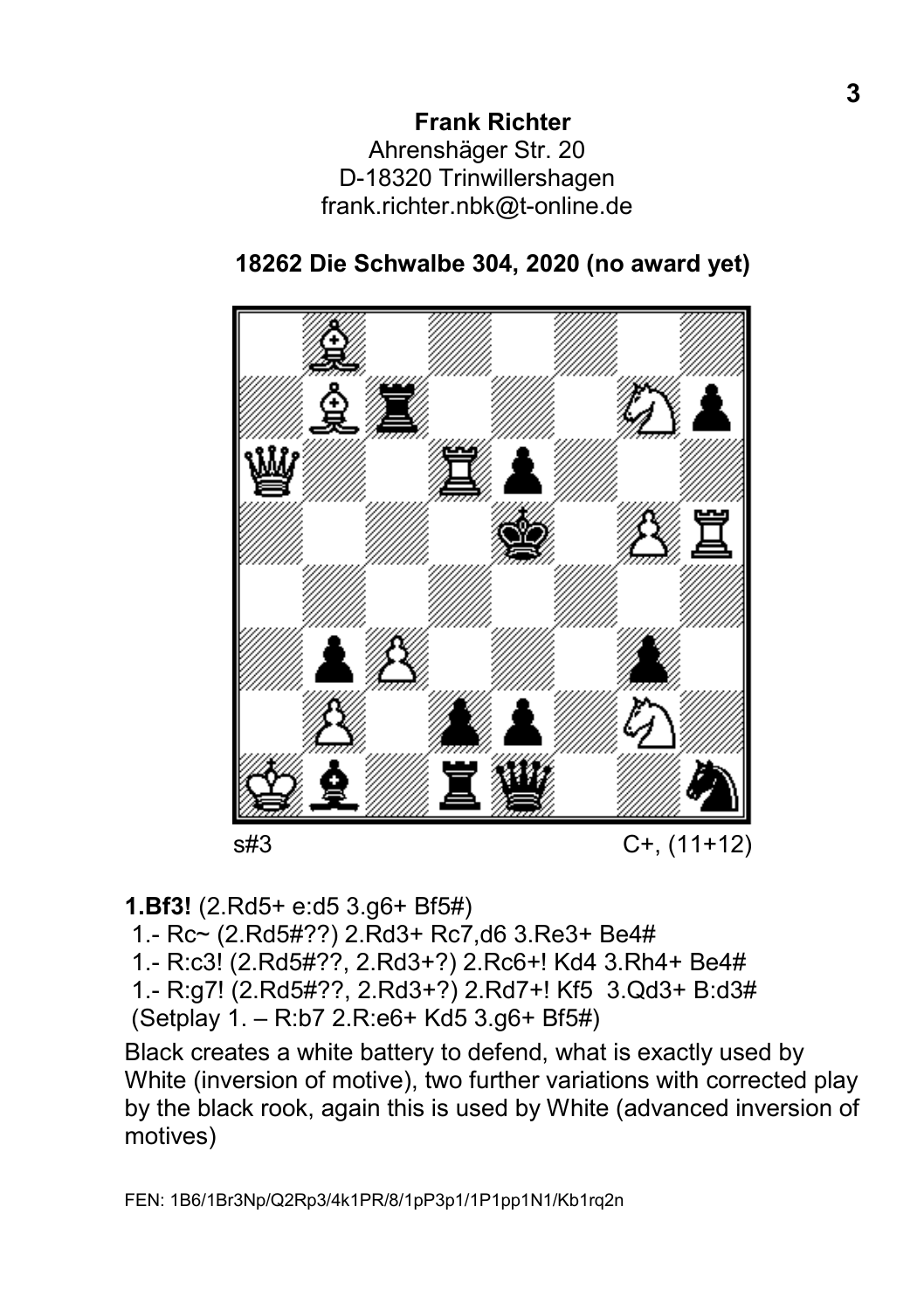

## 18331 Die Schwalbe 305/2020 (no award yet)

1.Qh7??; 1.Q:h4? is to slow

1.Sg2#??

1.Qg2! (2.Qe4+ d:e4#) Bc1 2.Qg1 (3.Q:e3+ B:e3#) Bb2 3.Sg2+ Kf3 4.S:h4+ Kf4 5.Sg2+ Kf3 6.Se1+ Kf4 7.Qg2! Bc1 8.Qh3 Bb2 (Ph4 is eliminated) 9.Qh7! (10.Qe4+) Bc1 10.f8Q+ R:f8 11.Qf5+ R:f5 12.S:d5+ Rd,f:d5#

Logical s# with two nested foreplans (switchbacks of white figures in each case) to remove the disturbing black Ph4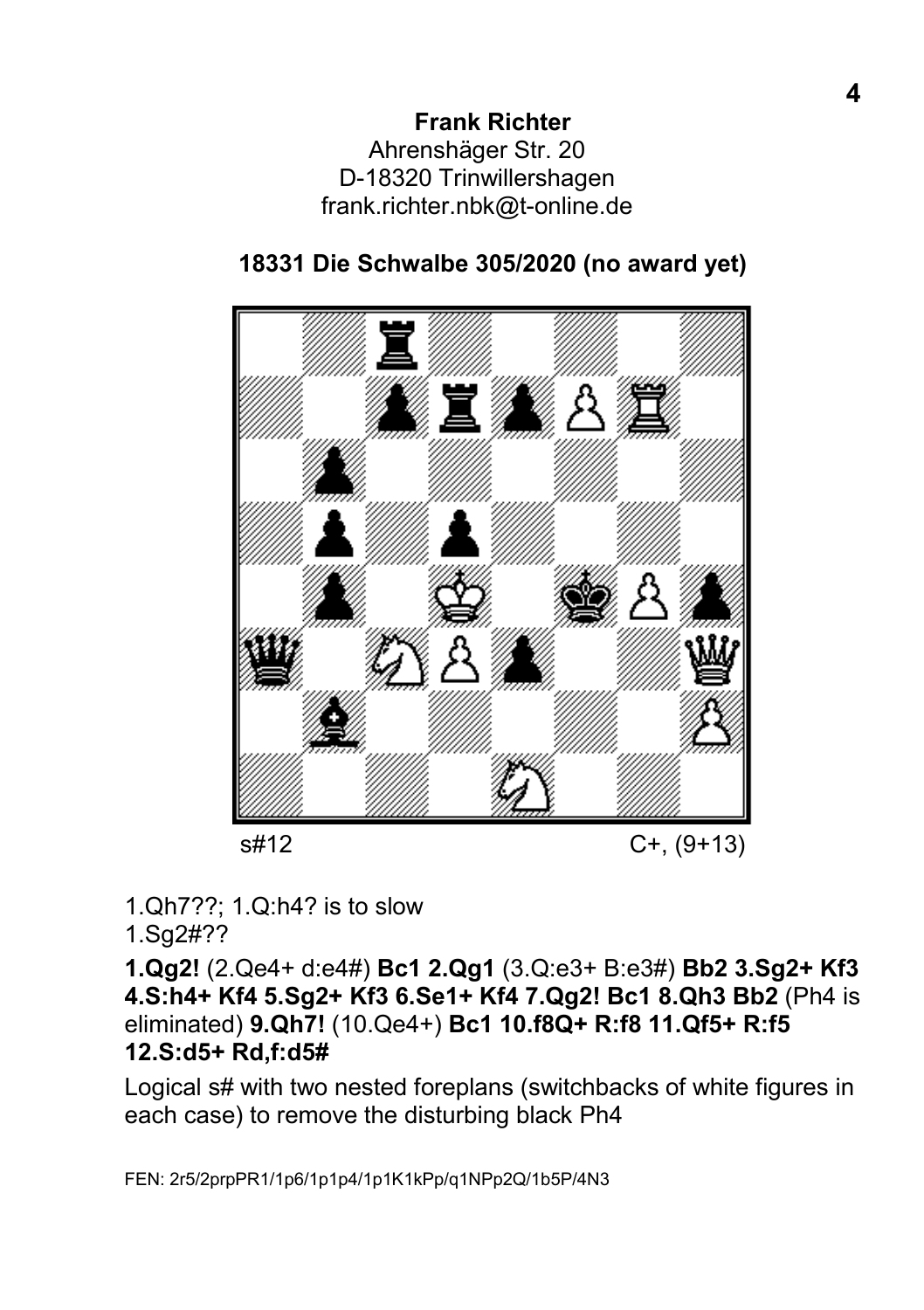



1.Qe8! (2.Sd8+ K:d6 (Kc5? 3.Qe5+) 3.Qe6+ Kc5 4.Qd5+ R:d5#) 1.- R:a5 2.d8Q+ Kb6 3.c8S+ K:a6 4.Q:a5+ R:a5# (2.d8B+? … 4.??) 1.- B:e4 2.d8R+ Kd5 3.Sf7+ Kc4 4.Se5+ R:e5# (2.d8Q+? … 5.Qg5!)

Zabunow with white pawn/promoted figure (with dual avoidance) as thematical piece, possibly shown for the first time

FEN: 2Q5/1NPP2p1/P1kN3b/B5r1/3pP3/1pp5/r1p5/n1K4b